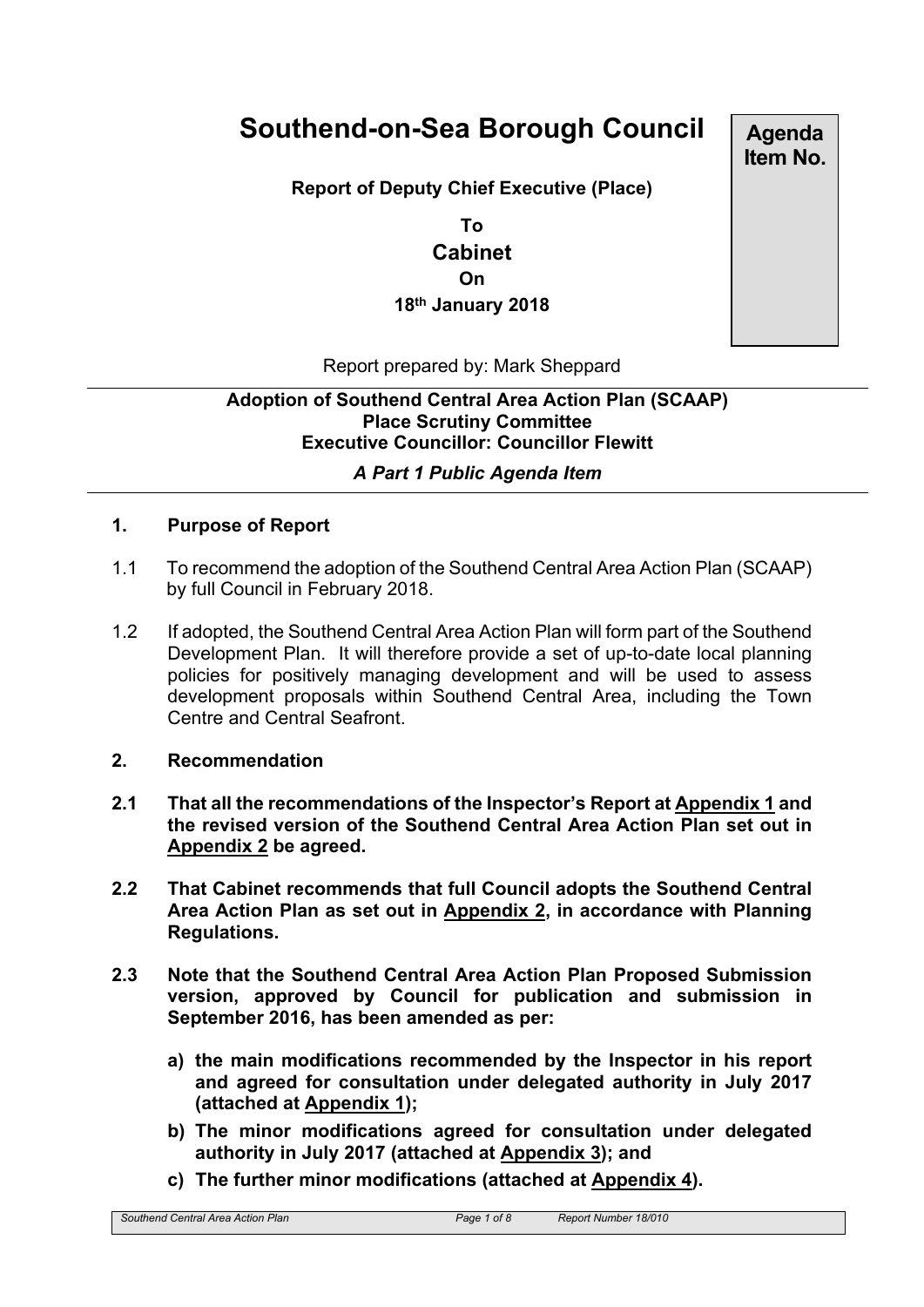## **3. Background**

#### *The Southend Central Area Action Plan*

- 3.1 The Southend Central Area Action Plan (SCAAP) will provide an up-to-date statutory basis for quiding, assessing and determining planning applications within the Town Centre and Central Area, including the Central Seafront. The Plan will also provide strategic guidance for a number of important schemes, providing increased certainty for decision making in relation to new development.
- 3.2 The overarching vision and aim of the SCAAP is described as follows:

*"Our vision for Southend Central Area, which includes the Town Centre and Central Seafront Area, is a destination 'City by the Sea'. As a prosperous and thriving regional centre and resort, it will be an area that is vibrant, safe and hospitable, rich in heritage, commerce, learning and culture and an attractive, diverse place where people want to live, work and visit for both day trips, overnight and longer stays."*

- 3.3 The SCAAP contains polices and proposals that in combination address: the development strategy for the Plan area (matters such as retail, transport and parking, conservation and heritage); development principles for the 'Policy Areas' (including identification of appropriate land uses, access / public realm improvements); and a set of more detailed, site specific policies in the 'Opportunity Areas'.
- 3.4 The SCAAP is divided into Policy Areas, each having its own set of 'development principles' to guide development and investment. Within the Policy Areas the SCAAP seeks to allocate sites for development. Any planning application proposed in the SCAAP area will be determined on its merit, taking into account adopted planning policies and any other material considerations.

| <b>Policy Areas</b> | <b>Opportunity Sites</b>     |
|---------------------|------------------------------|
| PA1: High Street    |                              |
| PA2: London Road    |                              |
| PA3: Elmer Square   | Elmer Square Phase 2 (PA3.1) |
| PA4: Queensway      | Queensway (PA4.1)            |
| PA5: Warrior Square |                              |
| PA6: Clifftown      |                              |
| PA7: Tylers         | Tylers (PA7.1)               |

Table 1: SCAAP Policy Areas and Opportunity Sites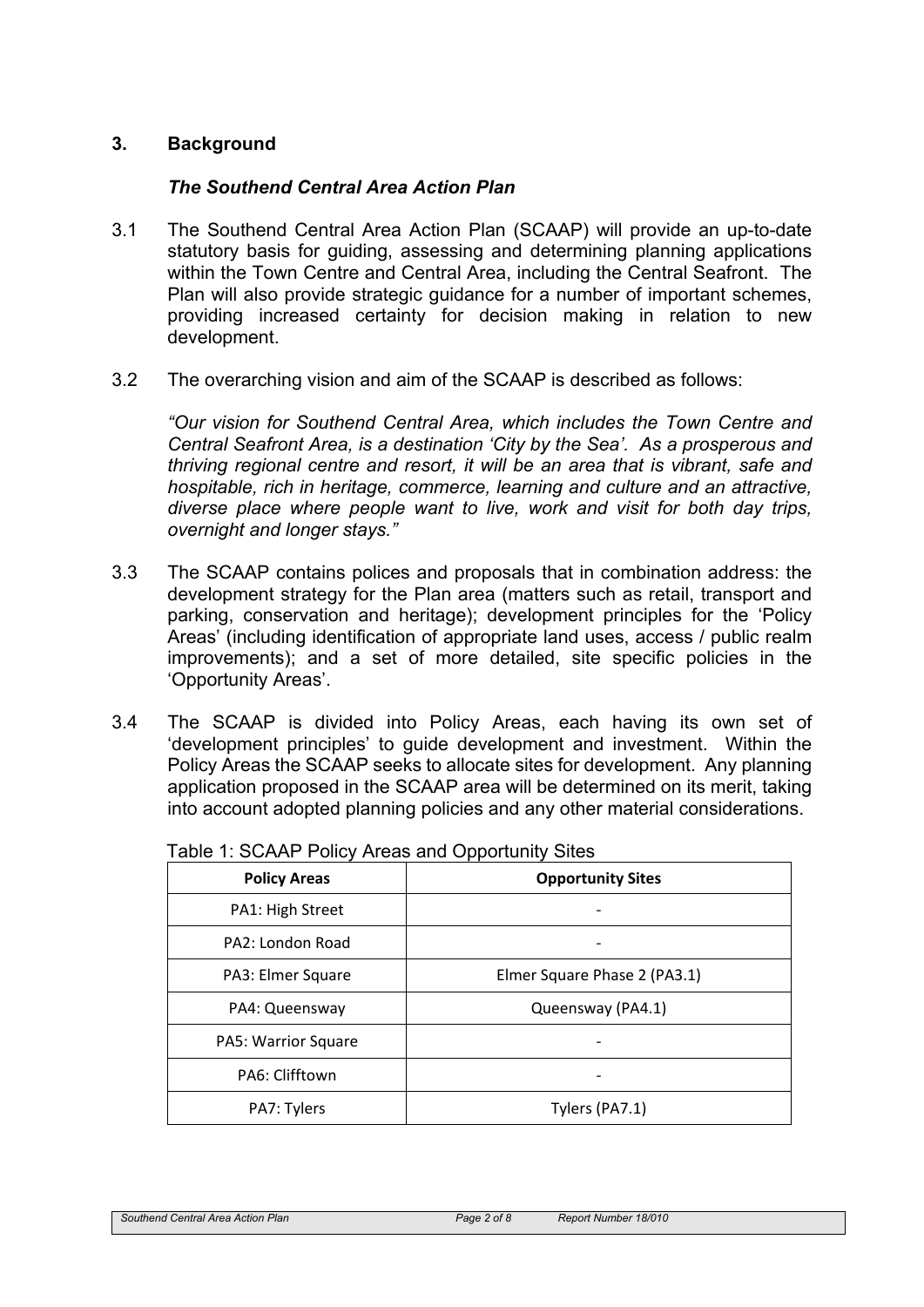| <b>CS1: Central Seafront</b> | Southend Pier (CS1.1)<br>Seaways (CS1.2)<br>Marine Plaza (CS1.3)<br>New Southend Museum (CS1.4) |
|------------------------------|-------------------------------------------------------------------------------------------------|
| PA8: Victoria Gateway        | Victoria Avenue (PA8.1)                                                                         |
| Neighbourhood                | Baxter Avenue (PA8.2)                                                                           |
| PA9: Sutton Gateway          | Sutton Road (PA9.1)                                                                             |
| Neighbourhood                | Guildford Road (PA9.2)                                                                          |

3.5 The SCAAP is accompanied by a Policies Map (**Appendix 5**) which illustrates geographically the application of the policies in the SCAAP. The Policies Map is not defined in statue as the development plan document.

## *Examination in Public*

- 3.6 In September 2016 Southend Borough Council approved the Revised Proposed Submission version of the SCAAP for public consultation and subsequent submission to the Secretary of State for Examination.
- 3.7 In March 2017, the Plan was submitted to the Secretary of State who appointed a Planning Inspector to undertake the formal examination process. The Inspector conducted hearing sessions in May 2017.
- 3.8 During the examination the Inspector identified that a number of modifications were needed to ensure the Plan was sound, legally compliant and suitable for adoption by the Council.
- 3.9 In July 2017, the main modifications identified by the Inspector, along with a number of minor modifications, were agreed under delegated authority by the Deputy Chief Executive (Place) and Executive Councillor for Housing, Planning and Sustainability and authorised for a period of public consultation on the proposed modifications, which took place between 11 August and 22 September 2017.
- 3.10 The Inspector requested that all representations be submitted to him for consideration. **Appendix 6** provides a summary of these representations, which were supplied to the Inspector, along with the full representations, in October 2017.

#### *Inspector's Recommendations*

3.11 The Inspector has considered the SCAAP, all comments submitted prior, during and after the examination process, including the consultation on the modifications, and issued his final report (**Appendix 1**). The final Report concludes that the Plan is legally compliant and is sound if it is adopted with main modifications and provides an appropriate basis for the planning of the Central Area of the Borough over the plan period to 2021. These modifications are included as an Appendix to the Inspectors Report.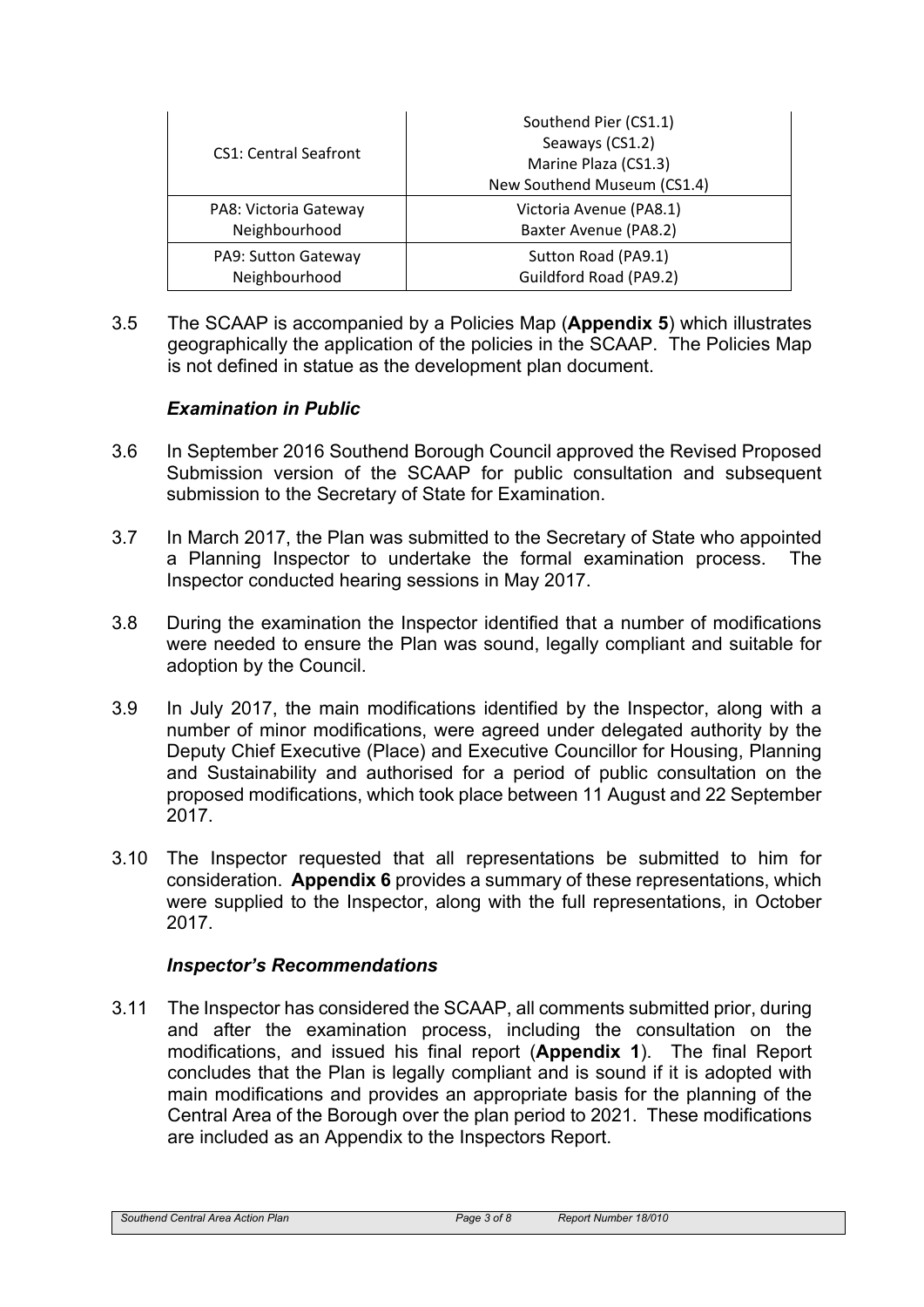- 3.12 The main modifications that are necessary for soundness all relate to matters that were discussed at the Examination Hearings. Following these discussions, the Council prepared a schedule of proposed main modifications and this schedule has been subject to sustainability appraisal and public consultation for six weeks. The Inspector has taken account of the consultation responses in coming to his conclusions in his report and in this regard has made some amendments to the detailed wording of the main modifications and added consequential modifications where these are necessary for consistency or clarity, as set out in **Appendix 1**. None of these amendments significantly alters the content of the modifications as published for consultation or undermines the participatory processes and sustainability appraisal that have been undertaken.
- 3.13 In addition to the main modifications proposed by the Inspector a number of minor modifications are proposed to address minor matters of consistency, typographical errors and updates to supporting text. These were also subject to public consultation in August to September 2017. A summary of the consultation responses are set out in **Appendix 6.**
- 3.16 Further minor modifications are also proposed to further address matters of consistency and typographical errors (**Appendix 4**). All of the modifications have been incorporated into a final version of the SCAAP (**Appendix 2**), which is recommended for adoption.

## **4. Other Options**

- 4.1 Cabinet could choose not to support the conclusions of the Inspector's Report and recommend to full Council not to adopt the Plan. The Council would then need to decide on an alternative approach to preparing a planning policy document for the Central Area, revisiting existing evidence and undertaking potentially significant additional public consultation. Such a process would likely result in a delay measured in years and would not lead to the adoption of a local derived planning policy document for Southend Central Area that is at a very advanced stage of production.
- 4.2 If the SCAAP is not adopted, decisions on planning proposals in the Central Area will be made in accordance with other local development plan documents, national policy and guidance, which could result in decisions not taking account of the particular needs and requirements of Southend Central Area.
- 4.3 The absence of a robust plan and the resulting 'planning by appeal' scenario could result in the inability to control development in Town Centre and Central Area and an increase in service costs for Southend if the Borough Council has to respond to development appeals or public inquires.

## **5. Reason for Recommendation**

5.1 This report recommends that Cabinet supports the conclusions of the Inspector's Report and recommend to Full Council that the Plan be adopted. It is clearly advantageous for SBC to have a new planning policy document in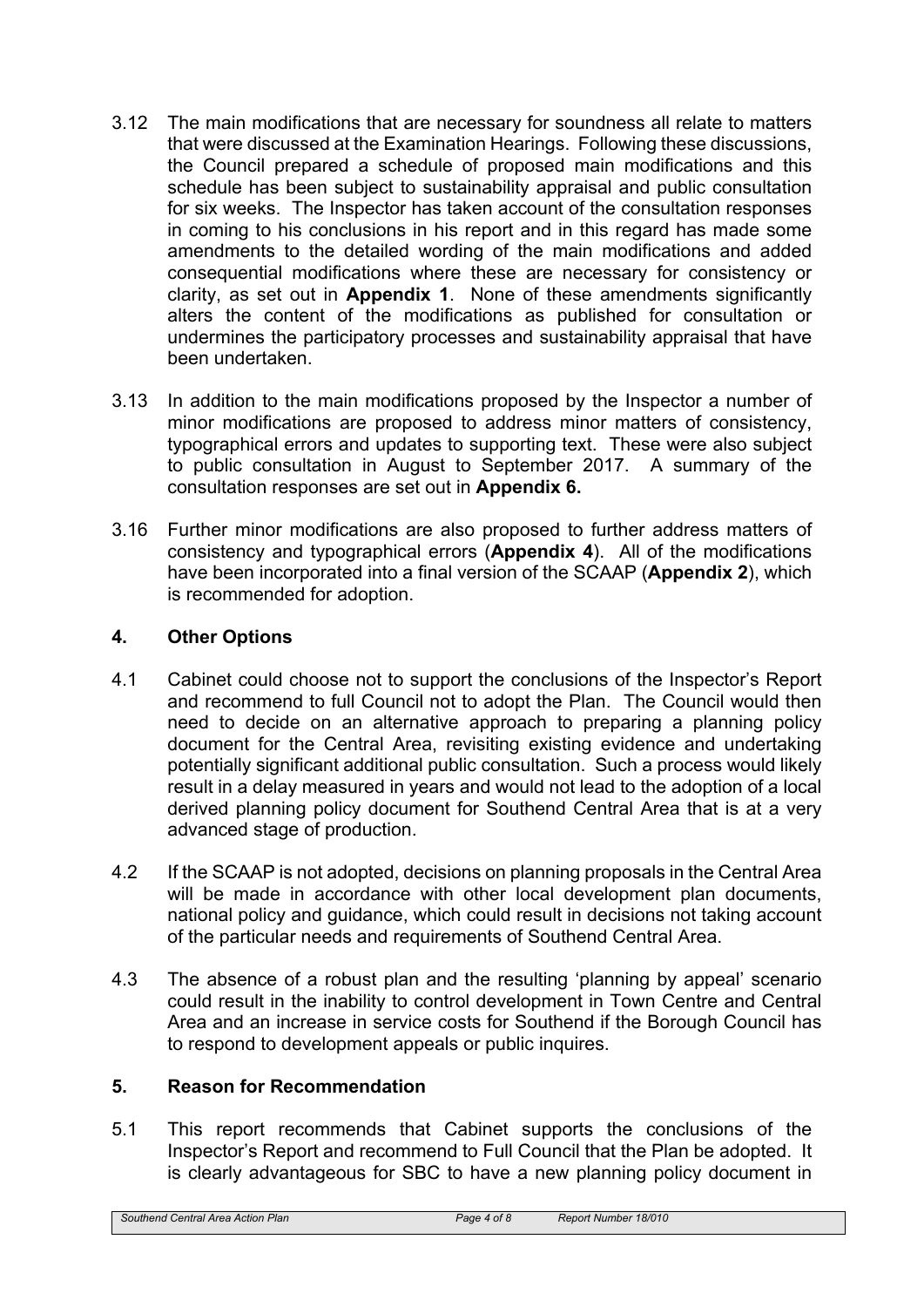place as soon as possible. This would avoid the risk of new planning applications in the central area being considered without an up to date Plan; one of the consequences being a lack of certainty regarding where new development will take place in the future and whether such development is appropriate in the Plan area.

## **6. Corporate Implications**

- 6.1 Contributions to the Council's Vision and Corporate Priorities
- 6.1.1 The successful delivery of the SCAAP will contribute to the fulfilment of a number of spatial elements of the Council's vision and priorities, for example, in relation to town centre and central seafront regeneration, improving economic prosperity, promoting green technologies and protecting and enhancing the natural and built environment.
- 6.2 Financial Implications
- 6.2.1 The main costs have already been met for the previous rounds of consultation and the examination. There will be a minor cost associated with adoption of the SCAAP, which will be met from existing agreed budgets.
- 6.3 Legal Implications
- 6.3.1 The adoption of the SCAAP necessitates compliance with the Town and Country Planning (Local Planning) (England) Regulations 2012, a process which has been and will be duly followed. After adoption, Regulation 26 requires a copy of the adopted version of the SCAAP, an adoption statement, the sustainability appraisal reports and details of where and when hard copies of the documents can be inspected on the Council's website. It also requires copies of the adoption statement to be sent to any person who has been asked to be notified of the adoption of the local plan and to the Secretary of State. The Council's website will also enable these documents to be downloaded too.
- 6.3.2 Section 38(6) of the Planning and Compulsory Purchase Act 2004 requires that if regard is to be had to the development plan for the purpose of any determination to be made under the planning Acts the determination must be made in accordance with the plan unless material considerations indicate otherwise. The SCAAP will be part of the development plan for the purposes of the Planning Acts.
- 6.4 People Implications
- 6.4.1 Staff resources from the Council's Strategic Planning team have been required in order to produce the SCAAP, particularly during document preparation, consultation stages and examination. Further staff resources will be required to take the document to adoption stage and have been allocated.

*Southend Central Area Action Plan Page 5 of 8 Report Number 18/010*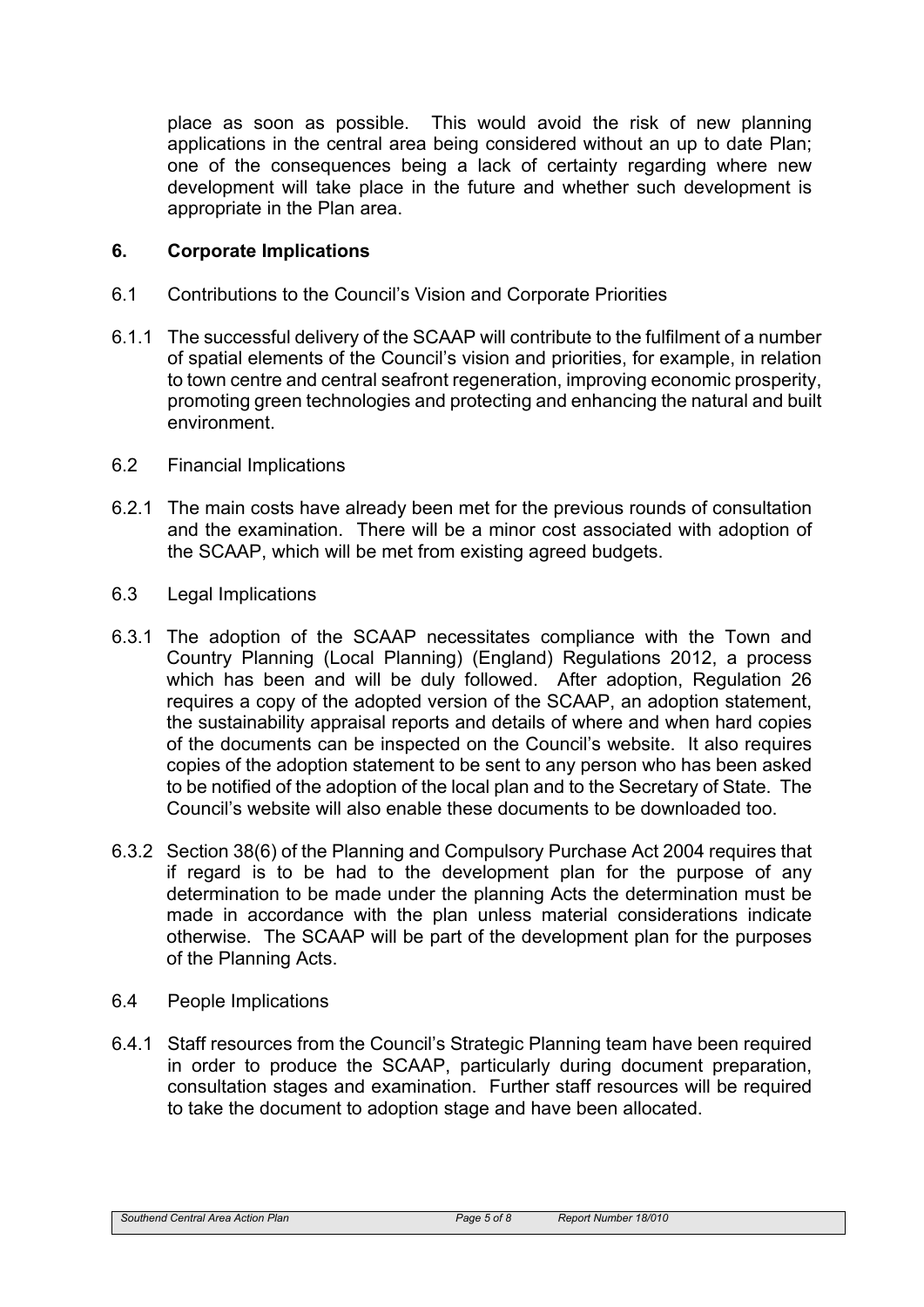#### 6.5 Property Implications

- 6.5.1 Southend Borough Council owns a number of the sites promoted for development within the SCAAP. The proposed Opportunity Sites are outlined in Table 1 above and can be viewed on the Policies Map (**Appendix 5**).
- 6.6 Consultation
- 6.6.1 The requisite statutory consultation process has been followed through the preparation of the SCAAP.
- 6.7 Equalities and Diversity Implications
- 6.7.1 Public consultation has provided opportunity for different sections of the community to input into the plan making process. An Equality Analysis was completed as part of the plan making process (**Appendix 7**).
- 6.8 Risk Assessment
- 6.8.1 If the SCAAP is not adopted, decisions on planning proposals in the Central Area will be made in accordance with other local development plan documents, national policy and guidance, which could give rise to the risk that decisions may not take into account the particular needs and requirements of Southend Central Area.
- 6.8.2 The absence of the SCAAP policies may result in inappropriate or piecemeal development in Southend Central Area being allowed on appeal, which would not be aligned with the Borough Council's Vision and Priorities for the regeneration and growth of the town.
- 6.9 Value for Money
- 6.9.1 There have been significant beneficial impacts in terms of value for money from carrying out the work proposed using in-house resources wherever possible. This has provided benefits in terms of building in-house experience and expertise for officers, as well as utilising local knowledge and experience within the Strategic Planning team, which would not be gained otherwise. The SCAAP has also facilitated the ability to bid for funding, such as funding from the Growth Deal and City Deal.
- 6.10 Community Safety Implications
- 6.10.1 The SCAAP seeks to improve the natural and built environment thereby contributing towards improving community safety.
- 6.11 Environmental Impact
- 6.11.1 *Sustainability Appraisal*

```
Southend Central Area Action Plan Page 6 of 8 Report Number 18/010
```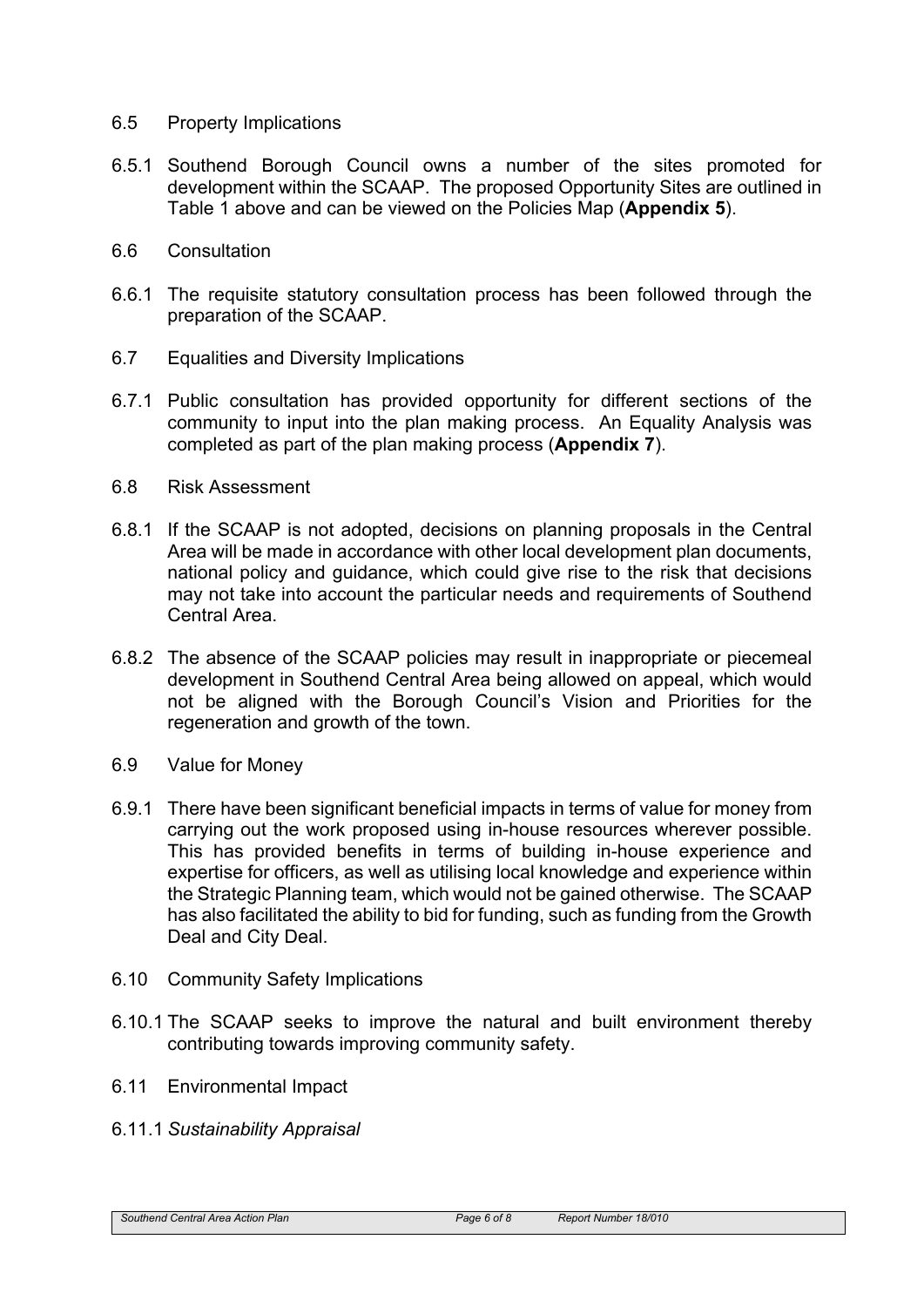- 6.11.2 All iterations of the SCAAP have been subject to Sustainability Appraisal (SA), which is an assessment of the potential significant social, environmental and economic impacts of development and forms an integral part of the plan making process. It ensures that all policies and proposals are prepared with a view to contributing to the achievement of sustainable development. These appraisals have been used to assist with the identification of the most sustainable policies to take forward.
- 6.11.3 The SA of the SCAAP that was submitted for examination found that there are many positive aspects of the Plan in relation to delivering sustainable development and that the objectives, policies and proposals of the SCAAP have the potential to have beneficial sustainability effects in the Central Area, as well as wider within Southend and beyond.
- 6.11.4 The Inspector's Report concludes that the SA is well balanced in its emphasis on the main strands of sustainability and has been carried out adequately. A copy of the submitted SA non-technical summary is attached at **Appendix 8**.
- 6.11.5 An addendum to the SA (**Appendix 9**) that considered the impact of the proposed modifications concluded that the modifications are predicted to generate a small number of new or different likely significant beneficial effects and that no significant adverse effects are predicted to arise from the proposed modifications.
- 6.11.6 *Habitats' Regulations Screening Report*
- 6.11.7 Southend and the surrounding districts include a number of important designated sites for nature conservation. Habitats' screening is an assessment of the potential significant effects of a policy on European Sites designated for their nature conservation importance. These include Special Areas of Conservation, Special Protection Areas and international Ramsar sites. A policy should only be approved after determining that it will not adversely affect the integrity of such sites.
- 6.11.8 The Habitats Regulations Screening Report concluded that the SCAAP, in conjunction with the Core Strategy, will not have a significant effect on nature conservation sites.
- 6.11.9 An addendum to the Habitats Regulations Screening Report that considered the proposed modifications concluded that the amendments would not propose any changes to planning policies within the SCAAP such that they would have potential to have 'a likely significant effect' on one or more nature conservation sites.

## **7. Background Papers**

- 7.1 The Town and Country Planning (Local Development) (England) Regulations 2012
- 7.2 Planning and Compulsory Purchase Act 2004

*Southend Central Area Action Plan Page 7 of 8 Report Number 18/010*